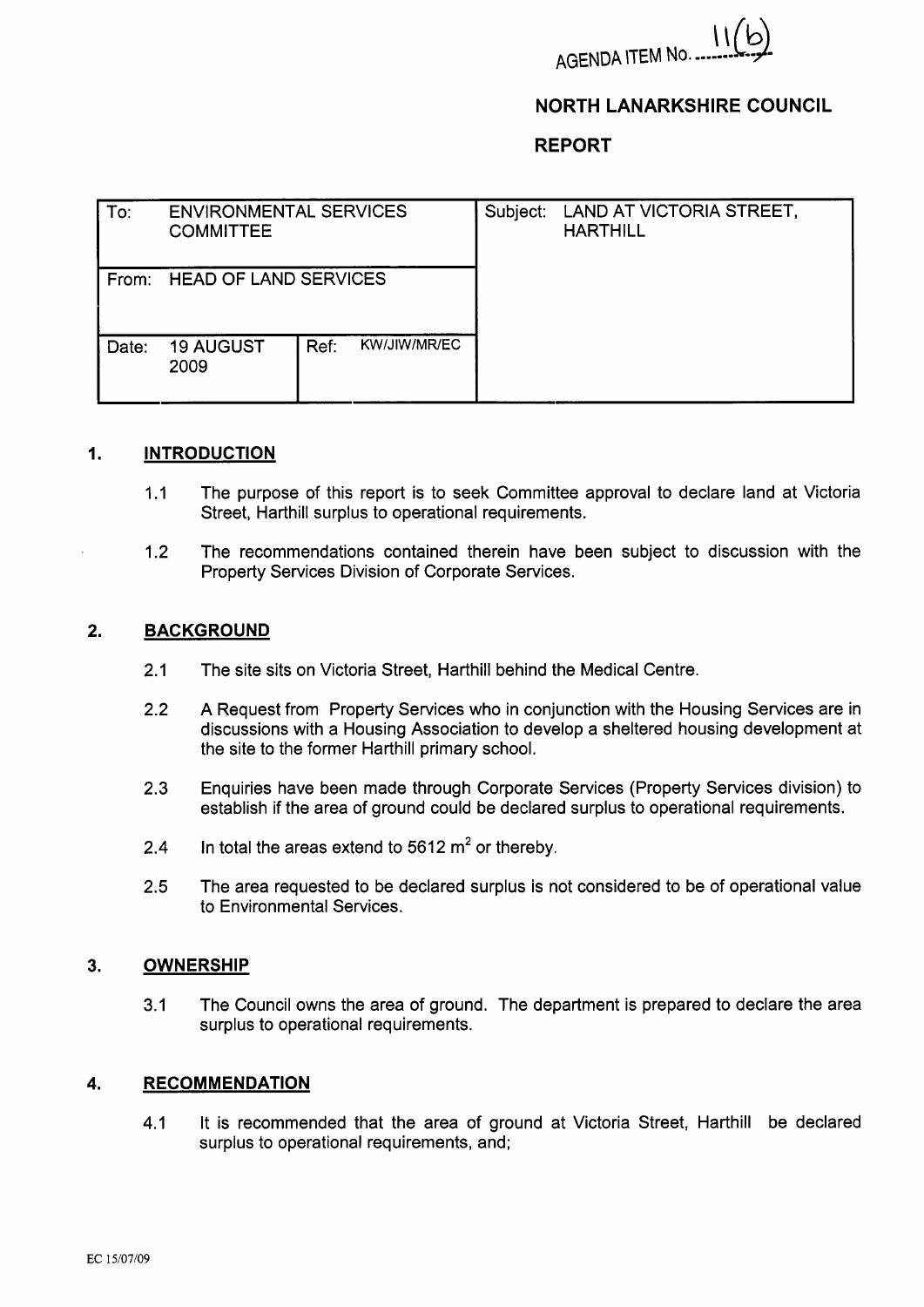**4.2** Otherwise to be referred to the Policy & Resources (Property) Sub-Committee for determination.

Kenneth Wilson

**HEAD OF LAND SERVICES**  Local Government Access to Information Act: Members seeking further information on this Report please contact Kenneth Wilson head of land services on **(0141 304 1846)**